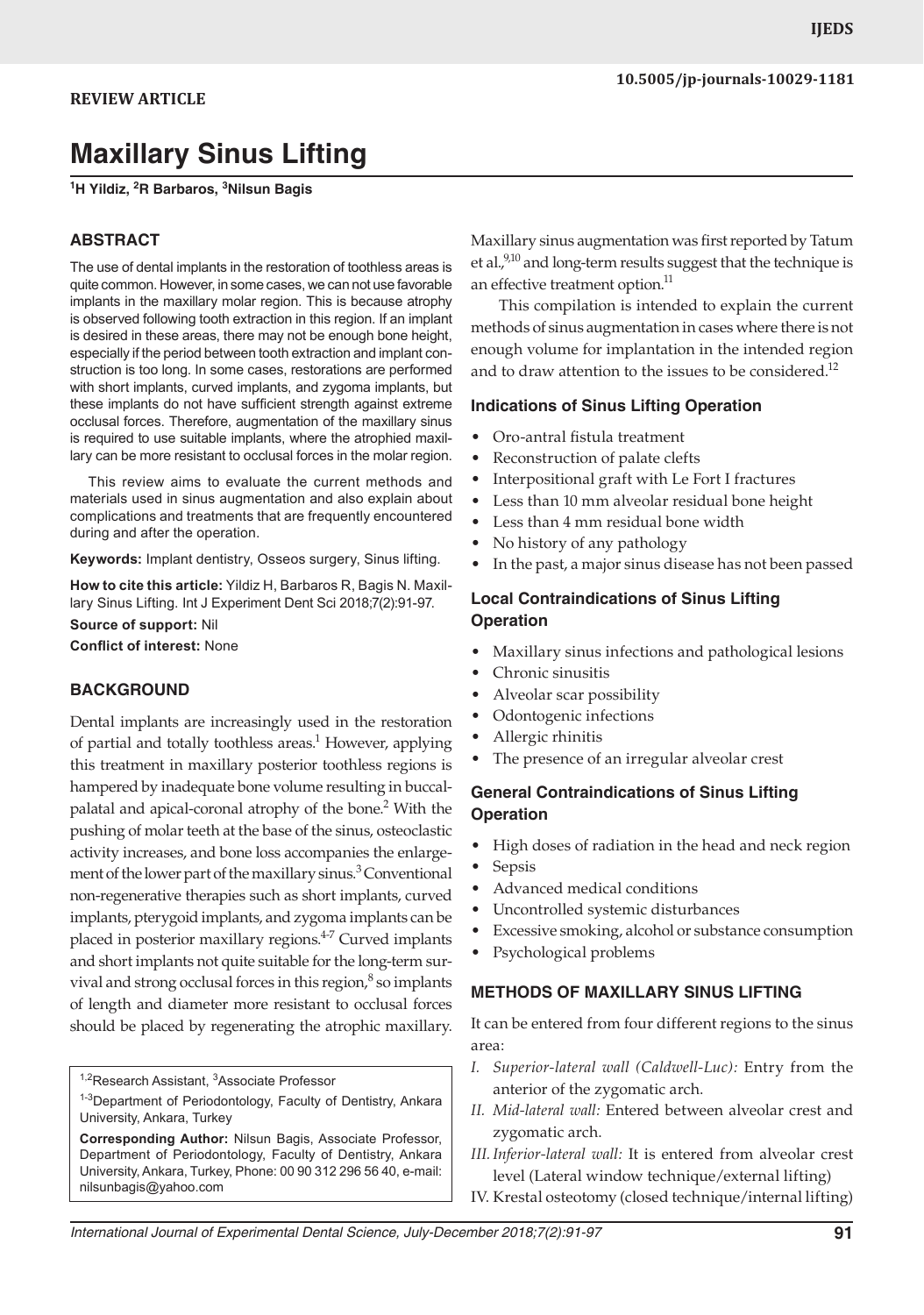The most commonly used methods in the clinic are an inferior-lateral wall and closed sinus lifting methods. External technique for creating a bone window in the vestibular wall of the sinus. After that, the sinus epithelium was gently raised to create a space for bone grafting. The healing period took about 6 months. In addition, the one-stage approach was demonstrated, in which sinus augmentation and implantation are performed in one surgery while the two-stage approach had the implantation taking place after several months of sinus augmentation. The abovementioned technique has been known as sinus lifting with the lateral window and is still widely used in modern implant dentistry due to its reliable efficiency.

# **Lateral Window Technique (External Sinus Lifting)**

Side window technique, which is often used to reach the maxillary sinus and augment the area; the maxillary is the elevation of the sinus floor by obtaining a window-like cavity from the side wall of the sinus. Nerve blockage is achieved by local anesthesia for this procedure. A vertical incision is made at sagittal, mesial or distal (if necessary both sides) top of the crest. The lower edge of the window should be 3 mm above the sinus floor, the posterior edge on the tuber, and the anterior edge 3 mm distal from the anterior wall of the sinus.<sup>13</sup>

There are two methods used when creating windows on the sinus wall: (1) Incomplete fracture, (2) Removed bone wall method. In the incomplete fracture method, the sinus side wall is folded and placed in the sinus cavity. Thus, there is autogenous bone between the sinus floor and the graft material in the form of bone ischemia. In the bone wall removal method, the bone marrow is completely removed at the desired border. In both methods, after obtaining the sidewall window, the sinus membrane is removed from the bone using special instruments and carefully positioned if the graft material is to be placed. Thus, a vertical area is obtained between the sinus membrane and the alveolar crest.

Conventional rotary tools or piezoelectric are used while creating the sine sidewall window. Jordi et al. According to the study published in 2018, the perforation rate of the Schneiderian membrane is 24% in conventional procedures, whereas the rate of perforation in piezoelectric surgery is about 8%.14

Many researchers have suggested the placement of membranes after surgery on the sinus lateral wall for the purpose of increasing new bone formation.<sup>9,15</sup>

## **Internal Sinus Lifting**

Krestal osteotomy technique was first described by Summers in 1994 as a less invasive technique of apically compressing the sinus floor in the sinus direction and removing the Schneiderian membrane.<sup>16</sup> This technique is a good option for patients with bone heights greater than  $5-7$  mm.<sup>13</sup> Several studies have reported a good survival rate (from 93.5–100%) for implants placed sinus using this technique. $17$ 

After removal of the osteotomy site either by flap removal or by flapless technique, a 2 mm drill is used to remove the bone from the sinus floor up to  $1 \text{ mm}$ .<sup>17</sup> The osteotomy is extended with osteotomy drills of 0.5–1.2 mm from the implant size or a series of osteotomes. The bone particles are inserted into the osteotomy and gently pushed towards the sinus. The breaking of the sinus base can be detected by a change in resistance between the osteotomy and bone or by a change in the sound of the beat. As the membrane increases the risk of puncture, the osteotomy should be avoided from advancing into the sinus. $16,17$ 

Alveolar crest should be well assessed when the method is determined. Suggestions on this subject are:<sup>18</sup>

- *8 mm residual bone height and flat sinus floor:* Standard implant placement.
- ≥ *8 mm residual bone height and sinus floor:* Elevation of maxillary sinus floor using osteotomy technique without standard implant placement using a short implant or without graft material.
- *5–7 mm residual bone height and relatively flat sinus floor*: Elevation of the maxillary sinus floor using osteotomy technique with resorption-resistant graft material.
- *5–7 mm residual bone height and oblique sinus floor*: MaxilLary sinus floor elevation and simultaneous implant placement using the lateral approach with graft material
- *3–4 mm residual bone height and flat or oblique sinus floor*: Elevation of maxillary sinus floor using the lateral approach with graft material.
- *1–2 mm residual bone height and flat or oblique sinus floor*: Raising the maxillary sinus floor using a lateral approach with graft material and placement of delayed implant after 4–8 months.

## **BIOMATERIALS USED IN MAXILLARY SINUS AUGMENTATION**

Sinus lifting was first described as a surgical technique for creating a bone window in the vestibular wall of the sinus. After that, the sinus epithelium was gently raised to create a space for bone grafting. Bone harvesting was performed in the iliac crest area and then placed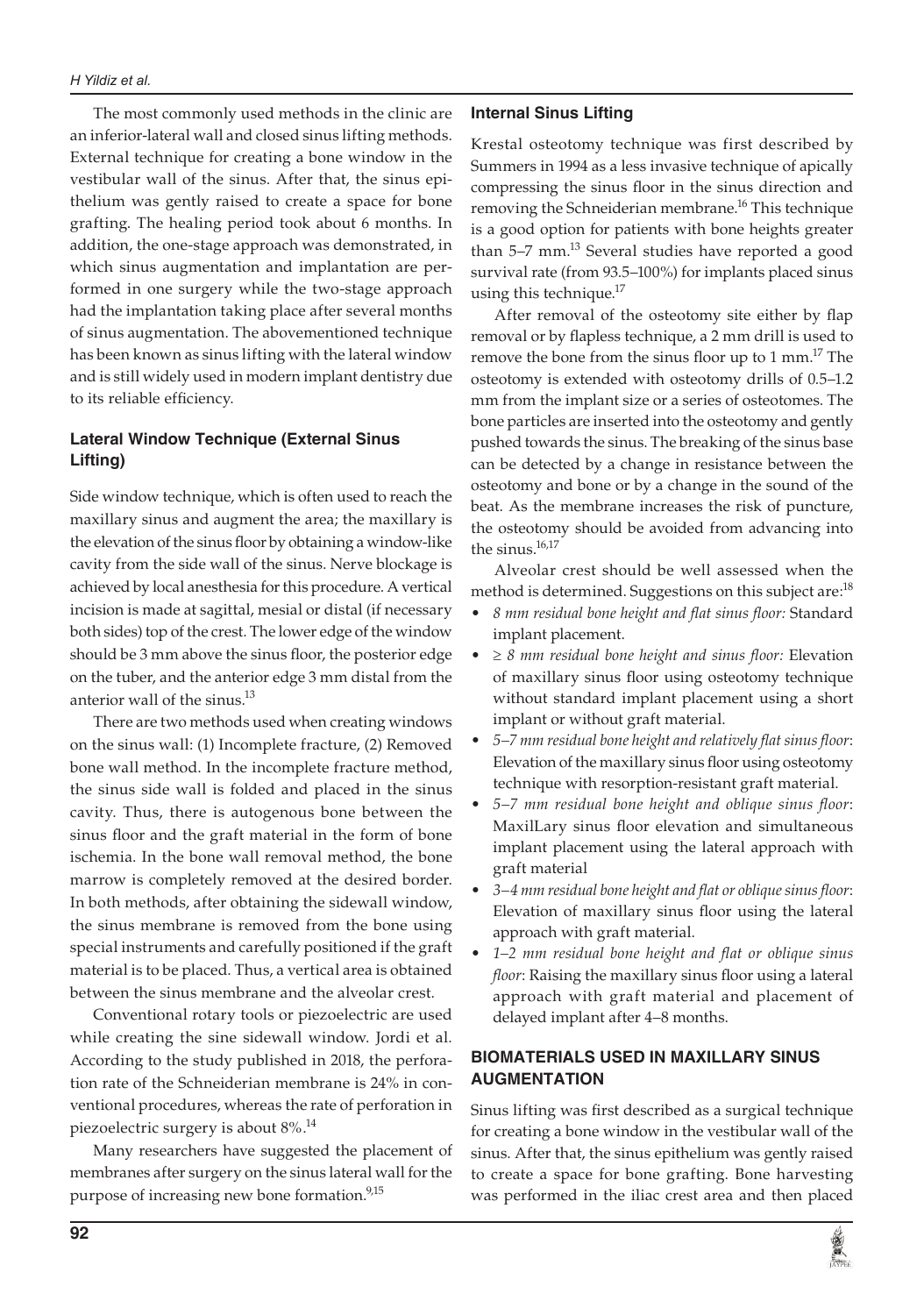#### *Maxillary Sinus Lifting*

in the prepared space. The healing period took about 6 months before implantation. The use of autogenous bone, allograft and alloplast material for bone grafting during sinus augmentation was suggested.<sup>19-32</sup>

Autogenous bone graft is accepted as the gold standard in terms of osteogenic potential but has some disadvantages due to reasons such as the limitations of obtaining autogenous bone graft from the mouth and morbidity as the donor site.<sup>33</sup> Autogenous bone grafts are usually harvested from the oral cavity, iliac crest, tibia, and calvary. When choosing the donor site, the size of the defect and surgical risks should be considered.<sup>34,35</sup>

Demineralized freeze-dried bone (DFDB) began to be used in 1970 due to its osteoconductive properties. It has been observed that the use of periodontal surgeons is good for filling the defect and providing a significant increase in the formation of new attachment.<sup>36,37</sup> Biocoral® in is the main component calcium carbonate, along with aragonite, strontium, fluoride, magnesium, sodium, and potassium.<sup>27-29</sup> Biocoral has recently been used to treat bone defects that are associated with adult periodontitis.<sup>31</sup>

Bioglass® contains SiO<sub>2</sub> (45%), CaO (24.5%), NaO<sub>2</sub> (24.5%) and  $P_2O_5(6%)$ . Surface-reactive silica can provide specific physiological responses, including calcium and phosphate groups and alkaline pH levels, at interfaces with tissues, thereby providing high bioactivity and tolerances that are favorable for the formation of a strong implant bond.<sup>33,38</sup>

PepGen P-15<sup>™</sup> (Dentsply FriadentCeraMed, Lakewood, CO) is the combination of mineral components of the bovine bone. The inorganic bovine bone mineral component provides the calcium phosphate and natural anatomic matrix necessary for osteoconduction.<sup>39</sup>

Calcium sulfate is a highly bio-compatible material with one of the simplest of synthetic bone graft materials with the longest clinical history of more than 100 years.<sup>40-43</sup> Calcium sulphate acts directly as a calcium source, and osteoprogenitor is faster to enter the cell than other materials.32,44

Bio-Oss® Protein-free sterilized bovine bone. It consists of porosity from 75 to 80% and cortical fragments with a crystal size of about 10  $\mu$ m.<sup>45</sup> According to some studies, Bio-Oss supports osteogenesis and has slow resorption.<sup>46-48</sup>

Fingranule® (Fin-Ceramica, Faenza RA, Italy) is hydroxyapatite made from potato-shaped granules with a diameter ranging from 250 to 600 μm. This hydroxyapatite is characterized by very low density and crystallinity. The specific property of this material is that it has high porosity. The nano-size is between 10  $\mu$ m and 10 –60  $\mu$ m. $^{49}$ 

Polymeric Gel; It consists of a special mixture of poloxamers dissolved in water (predominantly poloxamer 407; BASF ChemTrade GmbH, Burgbernheim, Germany). An important feature of this mixture is that it remains liquid at 23°C and becomes denser and more solid at higher temperatures (about 37°C). For this reason, the poloxamer mixture is stably positioned on the surface of the mucous membrane, allowing the sinus membrane to be raised in a stable manner. They are not metabolized in the body and are proven to be non-irritating and non-toxic. $50$ 

One of the most recent methods used in sinus lifting is the hyaluronic acid method. Hyaluronic acid, the application of exogenous hyaluronic acid and hyaluronic acid-based materials has provided good results in manipulating and accelerating the healing process in numerous medical disciplines such as ophthalmology, dermatology, dentistry, and rheumatology.<sup>51</sup> Hyaluronic acid is a naturally occurring, non-sulfated glycosaminoglycan<sup>52</sup> normally found in large quantities in extracellular matrices such as basal lamina, connective matrix and synovial fluid. Hyaluronic acid also has osteoconductive properties and accelerates bone regeneration by chemically, proliferating, and rearranging differentiation of mesenchymal cells.

Scarano et al. $53$  compared the biomaterials used in sinus lifting in 2006. Results of this study, In every specimen taken from augmentations made with autogenous bone, it was possible to see that almost all particles of autogenous bone were completely surrounded by newly formed bone, and the material was found to be highly osteoconductive. They compared histomorphometric analyses of new bone formation: autogenous bone graft  $40.1\% \pm 3.2\%$ , demineralized frozen-dried bone 29%  $\pm$ 2.3%, Biocoral<sup>®</sup> 39% ± 3.1%, Bioglass<sup>®</sup> 31% ± 1.9%, Fisiograft®, 33% ± 2.1%, PepGen P-15 IM, 37% ± 2.3%, calcium sulfate $38\% \pm 3.2\%$ , Bio-Oss $\mathcal{D}\% \pm 1.6\%$ , hydroxyapatite  $39,32\% \pm 2.5\%$ .

Cossellu et al.<sup>50</sup> used resorbable polymeric thermoreversible gels in place of graft material in their study of 11 patients who required maxillary sinus lift. After 6 months they took biopsies during implant placement and histologically and histomorphologically examined the specimens histologically and histomorphometrically. According to the histological study result, the new bone tissue does not contain fibrous tissue, cell infiltration is not seen. A new bone form, consisting of lamellar and woven bone, ranging from 54–60% was also observed.

Favato et al.<sup>54</sup> found no statistically significant difference in the study of the volume changes of different graft materials in 43 patients with maxillary sinus augmentation. However, endobon is least shrunk graft material in this study.

Dogan et al.<sup>55</sup> performed a comparison using micro-CT and histomorphometry on the early recovery period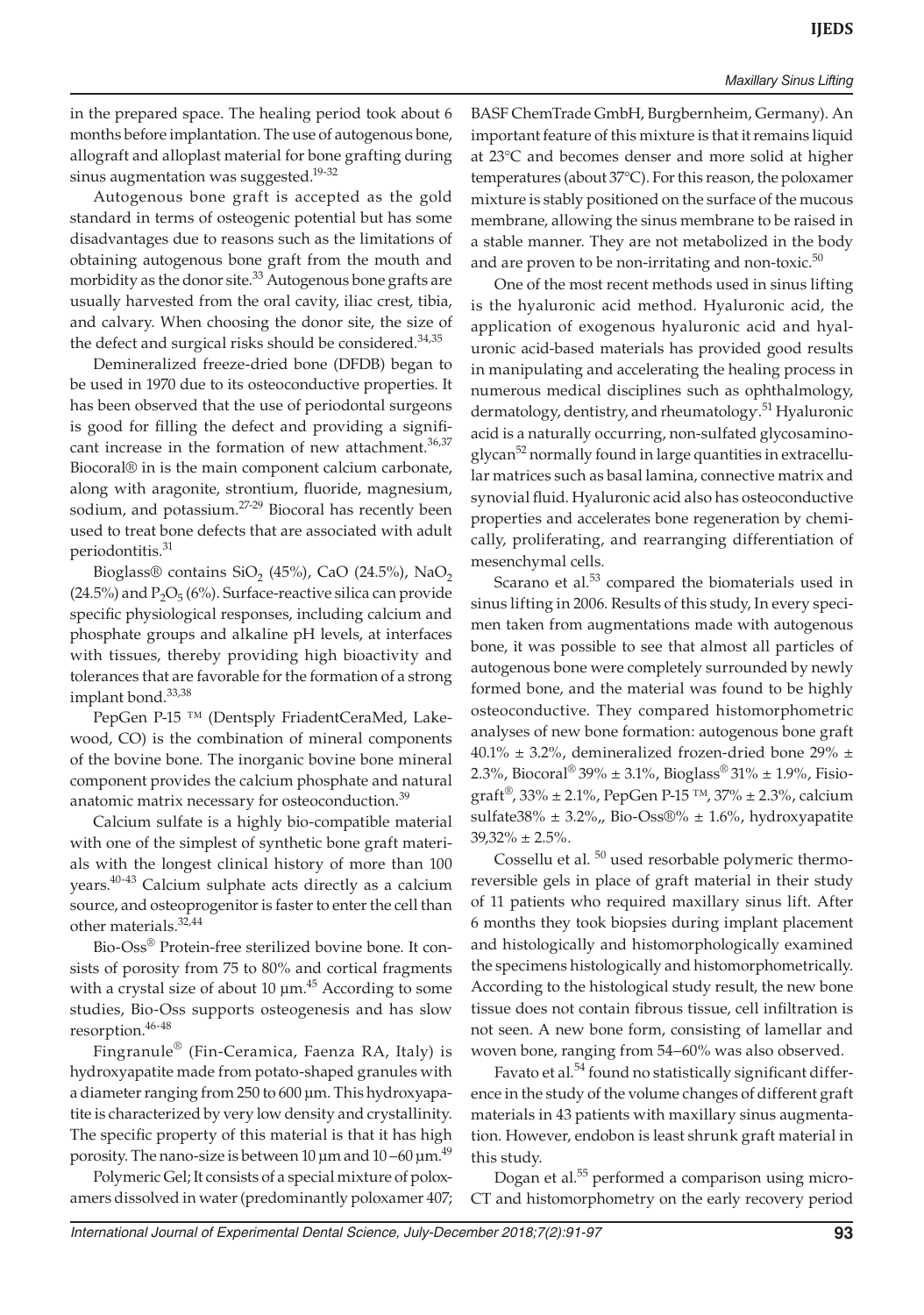#### *H Yildiz et al.*

of collagenized heterolog bone graft (test group)alone and mixed with hyaluronic acid and collagenized heterolog bone graft (control group). Thirteen systemically healthy patients underwent bilateral sinus augmentation and one side was filled with collagenized heterolog bone graft alone while the other side was filled with hyaluronic acid  $+$  collagenized heterolog bone graft. Four months later, bone biopsies were obtained at the implant placement stage. According to the micro-CT and histomorphometric results, the test group had a significant difference from the control group in the 4-month improvement in new bone percentage. Micro-CT and histomorphometric analysis showed more bone formation on the side with hyaluronic acid.

Recent studies have shown that it is not necessary to use graft material in simultaneous implant placement with sinus lifting procedures and that filling the region between the sinus membrane and the bone-implant with the patient's blood will result in sufficient bone in that region. Thor et al.<sup>56</sup> performed sinus elevation and implant placement without graft material at the same time. Sinus mucosa perforated in 11 of these 27 sinus operations. Sinus surgery was performed in patients with bone height  $\leq 5$ mm. The average amount of bone recovered as a result of 1-year follow-up was found to be 6.51 mm.

Sindel et al.<sup>57</sup> performed a study on the application of ring-block autogenous bone graft at implant placement with sinus perforation simultaneously. They prefer symphysis area to harvest autogenous bone graft. After removing the full thickness flap, graft borders were determined with a trephine bur with an inside diameter of 7.5 mm. The implant cavity is prepared according to the diameter and length of the implant to be used on the later determined graft. In the drilling process, 1.5 mm bone tissue was not touched around the implant. After this procedure, a bone graft was removed using the same trephine bur.

The overall survival rate of the implants was 90% over an average of 24.3 months. The nine implanted implants continue to function within normal limits of marginal resorption without any sign of peri-implant disease.

## **Complications of Sinus Lifting Operation**

We can classify complications frequently encountered in maxillary sinus augmentations as intra-operative and postoperative.

## **Intraoperative Complications**

## *Perforation of Sinus Membrane*

Perforation of the Schneiderian membrane is the most common complication in sinus lifting. The incidence during the lateral window approach ranges from 20–44%.<sup>58</sup>

Root shape structure may also be effective for perforation of the sinus membrane. The risk of perforation is greater when the sinus lift operations performed immediately after tooth extraction. If the maxillary sinuses are clearly seen on the radiograph, the sinus lifting operation is more suitable to be performed after at least 6 months instead of immediately after the tooth extraction.<sup>59</sup>

Schneiderian membrane may be associated with oral mucosa in some cases. When the alveolar bone completely disappeared in some places, sinus mucosa may be direct contact with oral mucosa. This can lead to large holes that are difficult to repair. $60$ 

A perforation therapy is to provide a stable coverage of the perforated area for graft material. The first step in the treatment of perforation is to raise the peripheral membrane<sup>13,61</sup> to reduce tension on the area and prevent further perforation. If a perforation is small, the sinus membrane has the chance to repair itself by forming a clot or foldovern.<sup>62</sup> If greater (> 5 mm), it should be covered with an absorbable membrane that serves as a barrier between the sinus and the graft material. When placing graft material, it is important to stabilize the barrier over the perforated area to limit the possible movement of the membrane. $62$  In large openings ( $>10$  mm), it is recommended to use a large resorbable membrane that extends over the lateral wall and stabilizes with the seam.<sup>63</sup>

## **Bleeding**

Surgical intervention of one of the vessels may not be a life-threatening event, but it may make the procedure difficult because of the more difficult imaging of the Schneiderian membrane. Although maxilla is intensely vascularized in young and balanced populations, the blood flow to the bone is permanently reduced with age and progressive atrophy, and the number of vessels and diameters are reduced.

Elian et al. $,64$  the distance between the intraosseous anastomosis and the alveolar crete were 19 mm. To insert implants with a length of 12 mm, cuts should be made about 14 mm above the alveolar crest. According to CT scan data, 80% of the arteries are located more than 15 mm from the crest and are not at risk for a potential surgical complication. However, when the alveolar crest is severely resorbed, the vessels will be close to the crest according to the reported mean.

## **Postoperative Complications**

Grafted sinus infection is a rare complication. According to the study of Pjetursson et al.,<sup>18</sup> the prevalence of infection was  $2.9\%$ .<sup>18,65</sup> Infection of grafted sinuses typically occurs 3–7 days after surgery. It is seen on days and can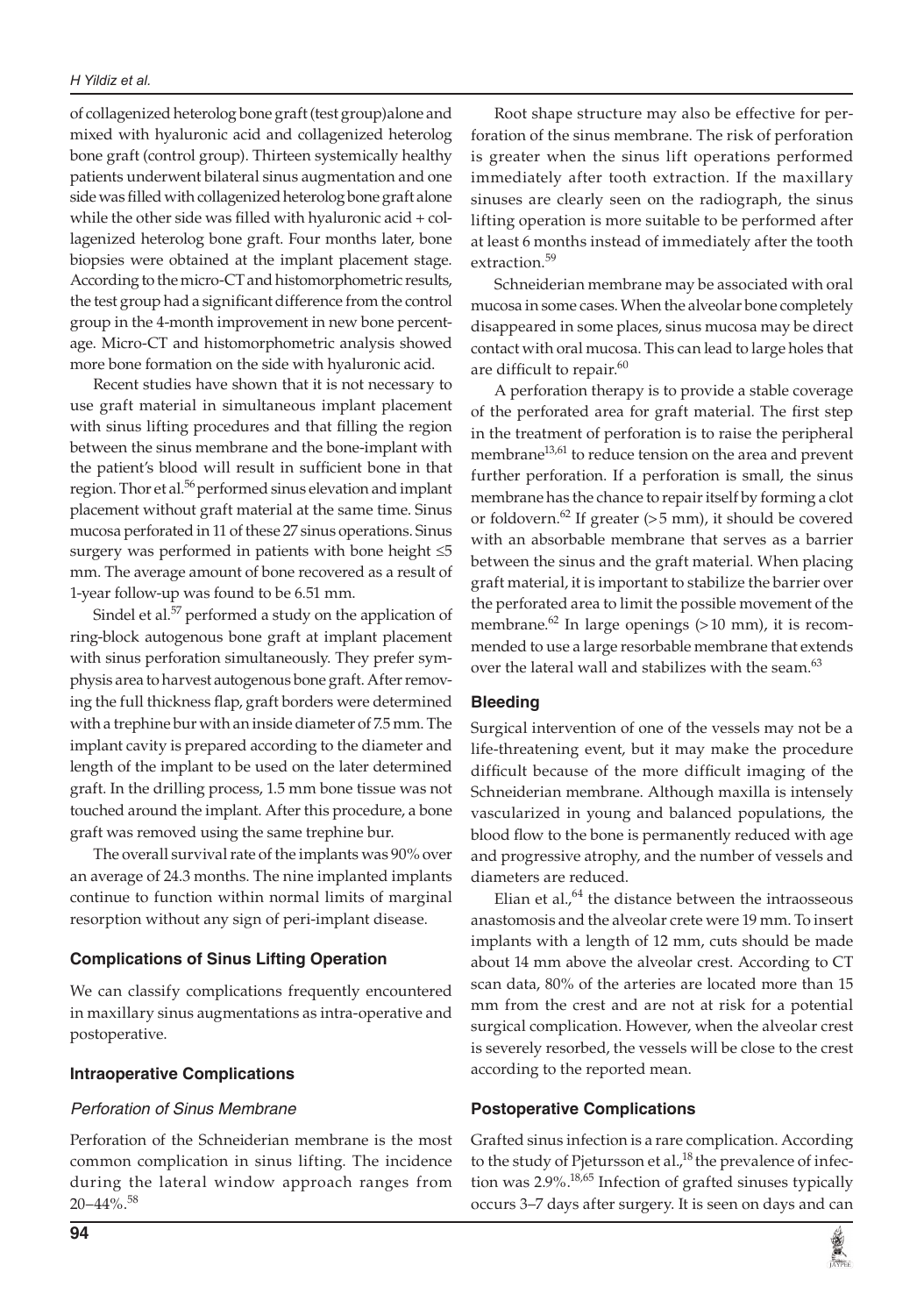lead to graft failure. A possible complication of infection is paresis of the infection with the spread to the eye pit or even to the brain.

For this reason, infected sinus grafts should be treated immediately and aggressively. Removal of the entire graft from the sinus cavity and high doses of antibiotics are required. Causes of late failure include chronic infection, loss of grafts, loss of whole graft, oroantral fistula, soft touch from the lateral window, granulation tissue graft displacement, and sinus cysts.<sup>18</sup>

# **POSTSURGICAL PROCEDURES**

Less trauma during the surgical procedure is important for the relief of postoperative pain complaints. The swelling to the base of the eye on the face of the patient occurs in most cases. Applying cold compresses to the postoperative region will play an important role in reducing swelling. Post-surgical care is also important for wound healing and infection. After surgery, antibiotic prophylaxis is performed. Also, painkillers and non-steroidal anti-inflammatory drugs are prescribed. In addition, for the first 3 weeks, antiseptic mouthwash with 0.1–0.2% chlorhexidine twice a day is needed. Since graft material can cause air pressure to displace the patient, it is advisable not to force the patient to clean the nose and not to close the mouth when sneezing. $17$ 

## **ALTERNATIVE TECHNIQUES**

Despite the reliability and efficiency of various sinus augmentation techniques, there is still a high rate of complications and complexity for such procedures. With the advances in technology and improvements in the design and manufacture of implants, some alternative concepts suggested implantation without sinus augmentation could be possible.

The use of a tilted (angulated) implant in the posterior maxilla was suggested to avoid sinus augmentation. In this study, an evaluation was made to compare the efficiency between tilted and axial implants with no sinus grafting. After 5 years of follow-up, the implant success rate was 95.2% (survival: rate 100%) for the tilted implants and 91.3% (survival rate 96.5%) for the axial implants. The average marginal bone loss was 1.21 mm for the tilted implants and 0.92 mm for the axial ones.<sup>66</sup> The concept of using a tilt implant was further enhanced. Transsinus tilted implants, with the implant body inside the sinus, were utilized in the all-on-4 concept for complete edentulous maxilla patients. A survival rate of 96.4% was achieved at the implant level. The survival rate of prostheses was 100%. Sinusitis occurred in two patients (2.9%). The high survival rate and low complication rate

suggest that trans-sinus implants could be an alternative solution to avoid sinus augmentation.<sup>67</sup>

Zygomatic implants offer another option treatment modality to sinus augmentation. Almost similar to trans-sinus tilted implants, zygomatic implants are long implants that pass through the sinus or laterally to the sinus.<sup>68</sup> The difference was the anchorage position. While the tip of a trans-sinus tilted implant is positioned in the bone between the anterior sinus wall and the nasal cortical bone, $67$  a zygomatic implant will anchor itself into the zygomatic process for stability.

The use of a short implant (4–8 mm long) was also an interesting and straight forward alternate treatment modality for sinus augmentation followed by longer implant placement. In a recent systematic review, there was further clarification of this concept. Eight RCTs from an initial search count of 851 titles were selected, and data extraction was performed. Both long-term follow-up (16–18 months) and short-term follow-up (8–9 months) study showed no significant differences when comparing implant survival rates. Most common complications were membrane perforations, and they were almost three times higher for longer implants in the augmented sinus compared to shorter implants. Morbidity, surgical time, and cost-effectiveness also showed more favorable data in the shorter implant group.<sup>69</sup>

# **CONCLUSION**

Sinus augmentation is the most common indication associated with implant placement in patients with severe edentulous maxilla. With the advancement of implant dentistry, there have been introductions of new techniques and grafting materials, which were aimed to improve the treatment outcomes of sinus augmentation. Several new concepts, such as the use of an angulated implant, zygomatic implant, or short implant, could provide another option for implantation in the posterior maxilla without the need for sinus augmentation, thus making treatment time shorter and reducing the rate of complications and the complexity of the treatment procedure.

## **REFERENCES**

- 1. Lee WJ, Lee SJ, Kim S. Analysis of location and prevalence of maxillary sinus septa. J Periodontal Implant Sci 2010;40(2):56-60.
- 2. Furst G, Gruber R, Tangl S, et al. Sinus grafting with autogenous platelet-rich plasma and bovine hydroxyapatite. A histomorphometric study in minipigs. Clin Oral Implants Res 2003;14(4):500-508.
- 3. Kim MJ, Jung UW, Kim CS, et al. Maxillary sinus septa: prevalence, height, location, and morphology. A reformatted computed tomography scan analysis. J Periodontol. 2006;77(5):903-908.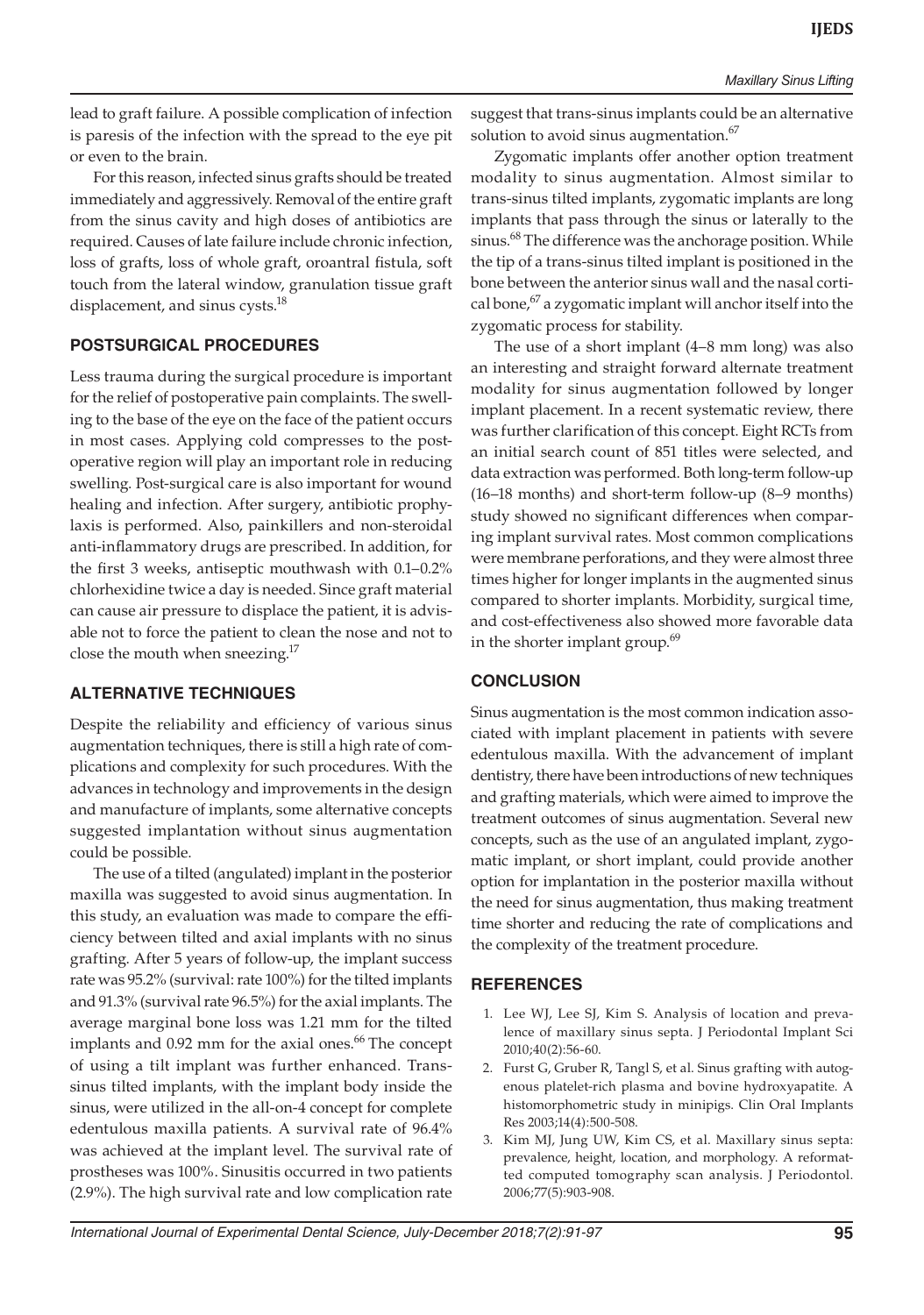- 4. Asawa N, Bulbule N, Kakade D, et al. Angulated Implants: An Alternative to Bone Augmentation and Sinus Lift Procedure: Systematic Review. J Clin Diagn Res 2015;9(3):ZE10-ZE13.
- 5. Lombardo G, D'Agostino A, Trevisiol L, et al. Clinical, microbiologic and radiologic assessment of soft and hard tissues surrounding zygomatic implants: a retrospective study. Oral Surg Oral Med Oral Pathol Oral Radiol 2016;122(5):537-546.
- 6. Candel E, Penarrocha D, Penarrocha M. Rehabilitation of the atrophic posterior maxilla with pterygoid implants: a review. J Oral Implantol 2012;38 Spec No:461-466.
- 7. Fan T, Li Y, Deng WW, et al. Short Implants (5 to 8 mm) Versus Longer Implants (>8 mm) with Sinus Lifting in Atrophic Posterior Maxilla: A Meta-Analysis of RCTs. Clin Implant Dent Relat Res 2017;19(1):207-215.
- 8. Chiapasco M, Casentini P, Zaniboni M. Bone augmentation procedures in implant dentistry. Int J Oral Maxillofac Implants 2009;24 Suppl:237-259.
- 9. Tatum HJ. Maxillary and sinus implant reconstructions. Dent Clin North Am. 1986;30(2):207-229.
- 10. Tatum OHJ, Lebowitz MS, Tatum CA, et al. Sinus augmentation. Rationale, development, long-term results. NY State Dent J. 1993;59(5):43-48.
- 11. Triplett RG, Schow SR. Autologous bone grafts and endosseous implants: complementary techniques. J Oral Maxillofac Surg 1996;54(4):486-494.
- 12. Bloch VP, Rosenlicht JL. Sinus lift as a means of improving restorative options in the edentulous maxilla: a case report. J N J Dent Assoc 1993;64(2):23-25,27.
- 13. Tarnow DP, Wallace SS, Froum SJ, et al. Histologic and clinical comparison of bilateral sinus floor elevations with and without barrier membrane placement in 12 patients: Part 3 of an ongoing prospective study. Int J Periodontics Restorative Dent 2000;20(2):117-125.
- 14. Jordi C, Mukaddam K, Lambrecht JT, et al. Membrane perforation rate in lateral maxillary sinus floor augmentation using conventional rotating instruments and piezoelectric device—a meta-analysis. Int J Implant Dent 2018;4:3.
- 15. Wallace SS, Mazor Z, Froum SJ, et al. Schneiderian membrane perforation rate during sinus elevation using piezosurgery: clinical results of 100 consecutive cases. Int J Periodontics Restorative Dent 2007;27(5):413-419.
- 16. Summers RB. Sinus floor elevation with osteotomes. J Esthet Dent 1998;10(3):164-171.
- 17. Pjetursson BE, Lang NP. Sinus floor elevation utilizing the transalveolar approach. Periodontol 2000. 2014;66(1):59-71.
- 18. Lindhe J, Lang, NP. Clinical periodontology and implant dentistry. 2008; 6<sup>th</sup> edition Oxford: Blackwell Munksgaard.
- 19. Tong DC, Rioux K, Drangsholt M, et al. A review of survival rates for implants placed in grafted maxillary sinuses using meta-analysis. Int J Oral Maxillofac Implants 1998;13(2):175- 182.
- 20. Jensen OT, Greer R. Immediate placement of osseointegrating implants into the maxillary sinus augmented with mineralized cancellous allograft and Gore-Tex: Second-stage surgical and histological findings. In: Laney WR, Tolman DE, eds. Tissue Integration in Oral, Orthopedic & Maxillofacial Reconstruction: Proceedings of the Second International Congress on Tissue Integration in Oral, Orthopedic, and Maxillofacial Reconstruction, Mayo Medical Center, Rochester, Minnesota, September 23–27, 1990. Chicago, IL: Quintessence; 1992:321- 333.21.
- 21. Jensen OT. Allogeneic bone or hydroxylapatite for the sinus lift procedure? J Oral Maxillofac Surg 1990;48(7):771.
- 22. Becker W, Becker BE, Polizzi G. Autogenous bone grafting of bone defects adjacent to implants placed into immediate extraction sockets in patients: A prospective study. J Oral Maxillofac Surg 1994:389-396.
- 23. Becker W, Schenk R, Higuchi K, et al. Variations in bone regeneration adjacent to implants augmented with barrier membranes alone or with demineralized freeze-dried bone or autologous grafts: a study in dogs. Int J Oral Maxillofac Implants 1995;10(2):143-154.
- 24. Piattelli A, Scarano A, Corigliano M, et al. Comparison of bone regeneration with the use of mineralized and demineralized freeze-dried bone allografts: a histological and histochemical study in man. Biomaterials 1996;17(11):1127-1131.
- 25. Donath K, Piattelli A. Bone tissue reactions to demineralized freeze-dried bone in conjunction with e-PTFE barrier membranes in man. Eur J Oral Sci 1996;104(2 ( Pt 1)):96-101.
- 26. Jensen OT, Shulman LB, Block MS, et al. Report of the Sinus Consensus Conference of 1996. Int J Oral Maxillofac Implants 1998;13 Suppl:11-45.
- 27. Yukna RA. Clinical evaluation of coralline calcium carbonate as a bone replacement graft material in human periodontal osseous defects. J Periodontol 1994;65(2):177-185.
- 28. Pollick S, Shors EC, Holmes RE, et al. Bone formation and implant degradation of coralline porous ceramics placed in bone and ectopic sites. J Oral Maxillofac Surg 1995;53(8):913- 915.
- 29. Roudier M, Bouchon C, Rouvillain JL, et al. The resorption of bone-implanted corals varies with porosity but also with the host reaction. J Biomed Mater Res 1995;29(8):909-915.
- 30. Wikesjo UME, Lim WH, Razi SS, et al. Periodontal repair in dogs: a bioabsorbable calcium carbonate coral implant enhances space provision for alveolar bone regeneration in conjunction with guided tissue regeneration. J Periodontol 2003;74(7):957-964.
- 31. Yukna RA, Yukna CN. A 5-year follow-up of 16 patients treated with coralline calcium carbonate (Biocoral) bone replacement grafts in intrabony defects. J Clin Periodontol 1998;25:1036-1040.
- 32. Piattelli A, Scarano A, Piattelli M, et al. Bone regeneration using Bioglass: an experimental study in rabbit tibia. J Oral Implantol 2000;26(4):257-261.
- 33. Wang M. Developing bioactive composite materials for tissue replacement. Biomaterials 2003;24(13):2133-2151.
- 34. Clavero J, Lundgren S. Ramus or chin grafts for maxillary sinus inlay and local onlay augmentation: comparison of donor site morbidity and complications. Clin Implant Dent Relat Res 2003;5(3):154-160.
- 35. Cricchio G, Lundgren S. Donor site morbidity in two different approaches to anterior iliac crest bone harvesting. Clin Implant Dent Relat Res 2003;5(3):161-169.
- 36. Blumenthal N, Steinberg J. The use of collagen membrane barriers in conjunction with combined demineralized bone-collagen gel implants in human infrabony defects. J Periodontol 1990;61(6):319-327.
- 37. Bowers G, Felton F, Middleton C, et al. Histologic comparison of regeneration in human intrabony defects when osteogenin is combined with demineralized freeze-dried bone allograft and with purified bovine collagen. J Periodontol 1991;62(11):690-702.
- 38. Nasr HF, Aichelmann-Reidy ME, Yukna RA. Bone and bone substitutes. Periodontol 2000 1999;19:74-86.
- 39. Qian JJ, Bhatnagar RS. Enhanced cell attachment to anorganic bone mineral in the presence of a synthetic peptide related to collagen. J Biomed Mater Res 1996;31(4):545-554.